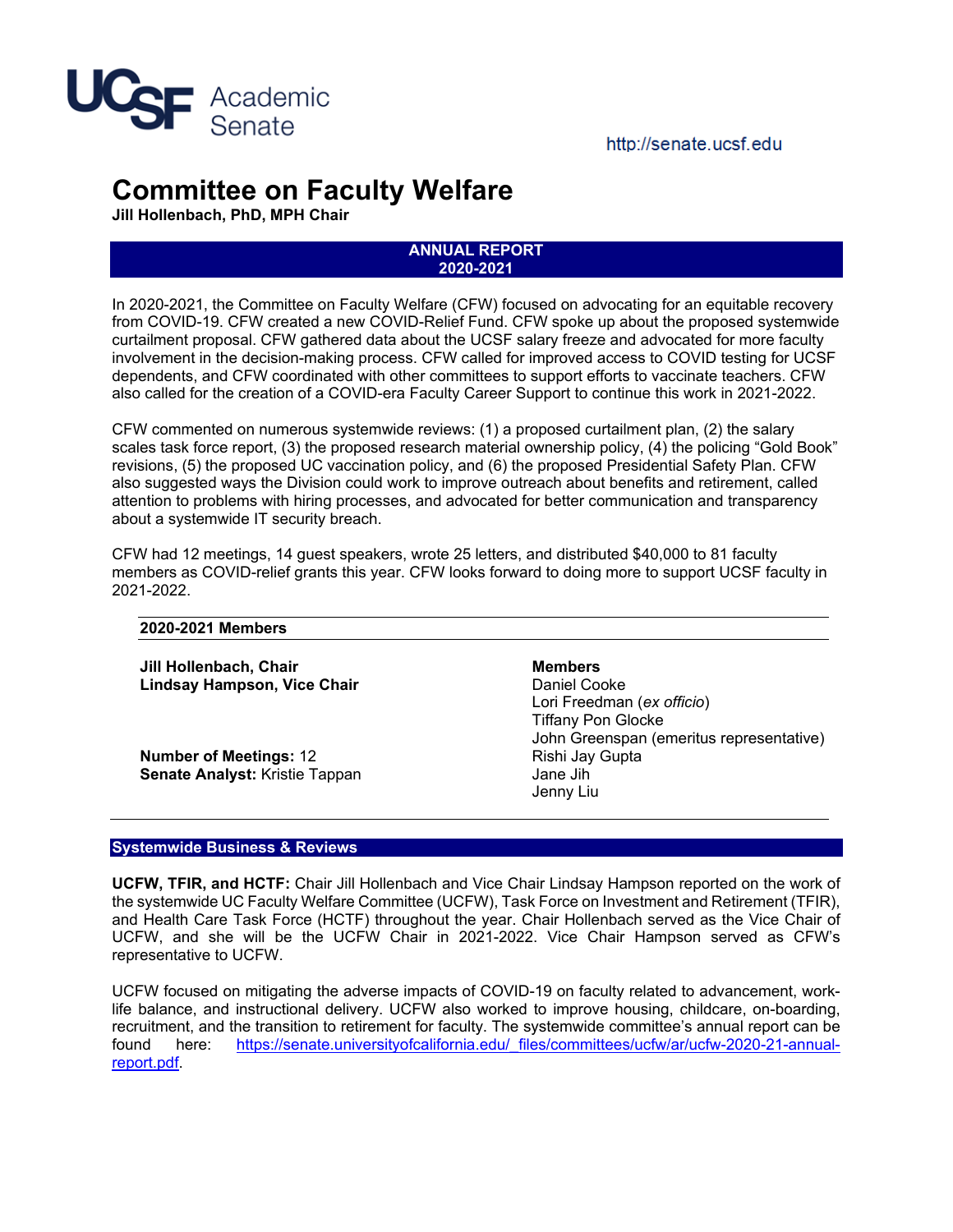**Systemwide Reviews:** CFW commented on six systemwide reviews. Those comments are summarized below.

- *1. Curtailment:* At the beginning of the academic year, UC President Drake circulated a proposal to curtail the work of UC employees as a cost-saving measure. CFW argued for campus control over programs to address budget shortfalls, and CFW stressed that curtailing the work of UCSF faculty would be unlikely to save money and could cause revenue losses. The university ultimately decided against imposing a systemwide curtailment program. CFW's 10-22-20 letter to Division Chair Sharmila Mujumdar is included a[s appendix](https://senate.ucsf.edu/sites/default/files/2021-11/01-2020-10-22-CFW-Letter-to-S-Majumdar-re-Curtailment.pdf) 1.
- *2. Salary Scales:* In February, CFW offered its general support for the recommendations of the Academic Planning Council's Task Force on Faculty Salary Scales, and specifically supported raising salary scales to better reflect market rates and conducting regular reviews and adjustments of the salary scales. That letter is included as [appendix](https://senate.ucsf.edu/sites/default/files/2021-11/02-2021-02-11-CFW-Letter-to-S-Majumdar-re-Salary-Scales-Task-Force-Report_JH.pdf) 2.
- *3. Research Material Ownership Policy:* In March, CFW expressed concerns about the proposed Presidential Policy on UC Research Data and Tangible Research Materials. CFW identified potential issues with enforcement, the cost of the proposed policy, and the need for greater guidance. CFW's letter is included as [appendix](https://senate.ucsf.edu/sites/default/files/2021-11/03-2021-03-16-CFW-Comments-on-Research-Material-Ownership-Policy.pdf) 3.
- *4. Gold Book:* In April, CFW commented on proposed revisions to University Police Policies and Administrative Procedures (the "Gold Book"). CFW raised numerous concerns about the proposed changes including (1) reservations about the exceptions to when recording devices should be used, (2) questions about activation, training, and equipment policies for a proposed Systemwide Response Team, (3) concerns about allowing retired officers to carry concealed weapons, (4) the need for increased attention to de-escalation in the use of force policy, and (5) concerns about the absence of diversity, equity, and inclusion training requirements. CFW's letter is included as [appendix](https://senate.ucsf.edu/sites/default/files/2021-11/04-2021-04-14-CFW-Letter-to-S-Majumdar-re-Gold-Book-Systemwide-Review.pdf) 4.
- *5. COVID Vaccination Policy:* In May, CFW offered its support for the proposed UC policy on COVID-19 vaccinations. CFW strongly supported a university-wide policy that requires members of the UC to be vaccinated, with very limited exceptions. CFW offered comments and questions in hope of refining the policy and better protecting the health and safety of the UC community. CFW's letter is included as [appendix](https://senate.ucsf.edu/sites/default/files/2021-11/05-2021-05-14-CFW-Letter-to-S-Majumdar-re-COVID-Vaccination-Policy.pdf) 5.
- *6. Presidential Safety Plan:* In June, CFW returned to the issue of campus safety and commented on the Proposed Presidential Campus Safety Plan. This Plan described a new vision for policing that is more holistic, trauma-informed, and anti-racist. CFW offered its endorsement for the proposed policy and recommended that the Gold Book be revised to align with the new vision. CFW's letter is included as [appendix](https://senate.ucsf.edu/sites/default/files/2021-11/06-2021-06-16-CFW-Ltr-to-S-Majumdar-re-Presidential-Safety-Plan.pdf) 6.

**Systemwide Representation for Health Science Faculty:** Finally, as a matter of systemwide business, CFW wrote a letter to Division Chair Majumdar on November 5, 2020 generally advocating for the creation of a systemwide health science committee or task force with a mandate to provide advice on issues that affect the welfare of health science faculty. The systemwide Senate did not create such a committee or task force, but CFW remains committed to drawing attention to the issues that affect health science faculty systemwide. CFW's letter to Chair Majumdar is included a[s appendix](https://senate.ucsf.edu/sites/default/files/2021-11/07-2020-11-05-CFW-Letter-to-S-Majumdar-re-Increasing-Systemwide-HS-Representation.pdf) 7.

## **Divisional Business**

This year, the Academic Senate's Committee on Faculty Welfare took up the following issues related to the San Francisco Division:

**Salary Freeze Data Requests:** CFW worked to alleviate the impact of the salary freeze on faculty that was implemented at the end of the 2019-2020 academic year. CFW sent a letter to Division Chair Majumdar on August 12, 2020 asking the Division to make a coordinated effort to gather data on the salary freeze from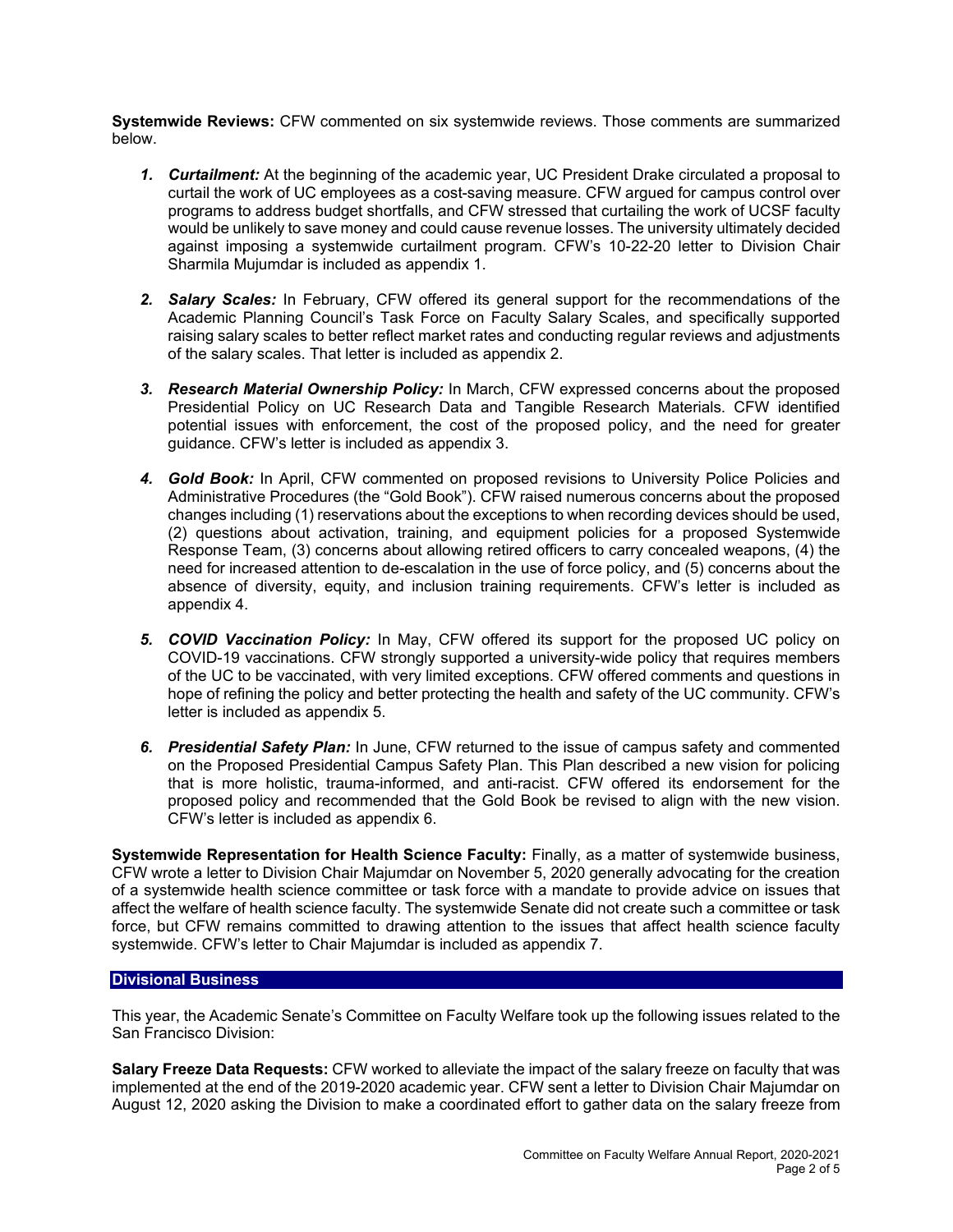each of UCSF's schools based on thirteen questions developed by CFW. The letter prompted a monthslong effort by the committee that involved collaboration with the faculty councils to gather the data. The process strengthened the relationship between CFW and the faculty councils, prompted schools to gather data, allowed faculty to voice their concerns about the salary freeze to leadership, and provided some transparency into the salary freeze decision and implementation. CFW's two letters to Chair Majumdar on the salary freeze are included as [appendix](https://senate.ucsf.edu/sites/default/files/2021-11/08-CFW-Letters-to-S-Majumdar-re-Salary-Freeze.pdf) 8.

**Clinician Well-Being:** In November, UCSF Chief Experience Officer Diane Sliwka spoke to CFW about clinician burn-out and efforts to improve clinician well-being as an organization. The conversation led CFW to believe that there is a need for a UCSF Chief Wellness Officer so that the entire UCSF community could benefit from someone systematically doing the work that Dr. Sliwka does for UCSF Health.

**Physician Assembly Proposal:** A grass roots work group of clinician physicians organized to object to a UCSF Health decision to make UCSF Health's scribe workforce remote. The group remained organized and began working on improving clinician engagement and representation in decision-making at UCSF Health. In November, the group asked CFW to endorse a proposal to create a Physician Assembly under UCSF Health. CFW offered a qualified endorsement and offered comments on the need to increase the voice of health science faculty systemwide. CFW's November letter i[s appendix](https://senate.ucsf.edu/sites/default/files/2021-11/09-2020-11-30-CFW-Qualified-Endorsement-of-Physician-Assembly.pdf) 9. The Physician Assembly did not move forward, but the work group's efforts to engage with UCSF Health leadership to improve clinician participation in decision-making have advanced. CFW remains interested in supporting their work in 2021-2022.

**Division Meeting:** Chair Hollenbach was invited to be a speaker at the December Division Meeting. She focused her remarks on CFW's work gathering data about the salary freeze and advocating for greater consultation with faculty. She explained how much faculty members' stories matter to CFW and encouraged people to reach out.

**Affiliations:** In February, CFW member Lori Freedman and former member of the Working Group on Comprehensive Access Vanessa Jacoby gave CFW an overview of how Catholic health care works in the United States and the status of UC's debate about whether and when to affiliate with health care providers that have policy-based restrictions on care. CFW monitored and discussed this issue throughout the year.

**UCSF Women Physician-Scientist Supergroup:** Faculty members Sulggi Lee, Bridget Keenan, and Katherine Van Loon joined CFW in March to discuss their Women Physician-Scientist Supergroup and to highlight concerns of women faculty members who are MD/PhDs.

**Academic Affairs:** CFW strengthened its relationship with the Vice Provost of Academic Affairs (VPAA) by continuing to meet with VPAA Brian Alldredge each year. VPAA Alldredge came to the March meeting and discussed Active Service Modified Duties (ASMDs), the impact of COVID on advancement and promotion, and the need for a COVID-era Faculty Career Support Committee.

**Mt. Zion Housing:** CFW learned about opportunities for faculty to access housing at the new Mt. Zion facility at its April meeting when Danielle Cambier from housing services presented. There are other locations for faculty housing at 5th Ave, Mt. Zion, Mission Bay, and Tidelands. At the time of the meeting, Mt. Zion had 29 vacant units, and the Mission Bay and Parnassus faculty units had 12 vacant units.

**Vaccines for Educators:** CFW partnered with the Committee on Family Services, Committee on the Status of Women, and the School of Medicine Faculty Council to write to the Chancellor's Executive Team to urge UCSF to invite San Francisco Unified School District staff to be vaccinated at UCSF sites in hope of expediting a return to in-person instruction at San Francisco's public schools. The February letter is included as [appendix](https://senate.ucsf.edu/sites/default/files/2021-11/10-2021-02-25-letter-on-vaccines-for-educators-from-four-faculty-committees.pdf) 10.

**COVID Testing for Dependents:** CFW wrote to UCSF Health Executive Vice President of Physician Services Joshua Adler to advocate for improving access to COVID-19 testing for UCSF dependents, and CFW will continue to work on this issue in 2021-2022. CFW's July letter is included a[s appendix](https://senate.ucsf.edu/sites/default/files/2021-11/11-2021-07-29%20CFW-Letter-to-J-Adler-re-COVID-Testing-for-Dependents.pdf) 11.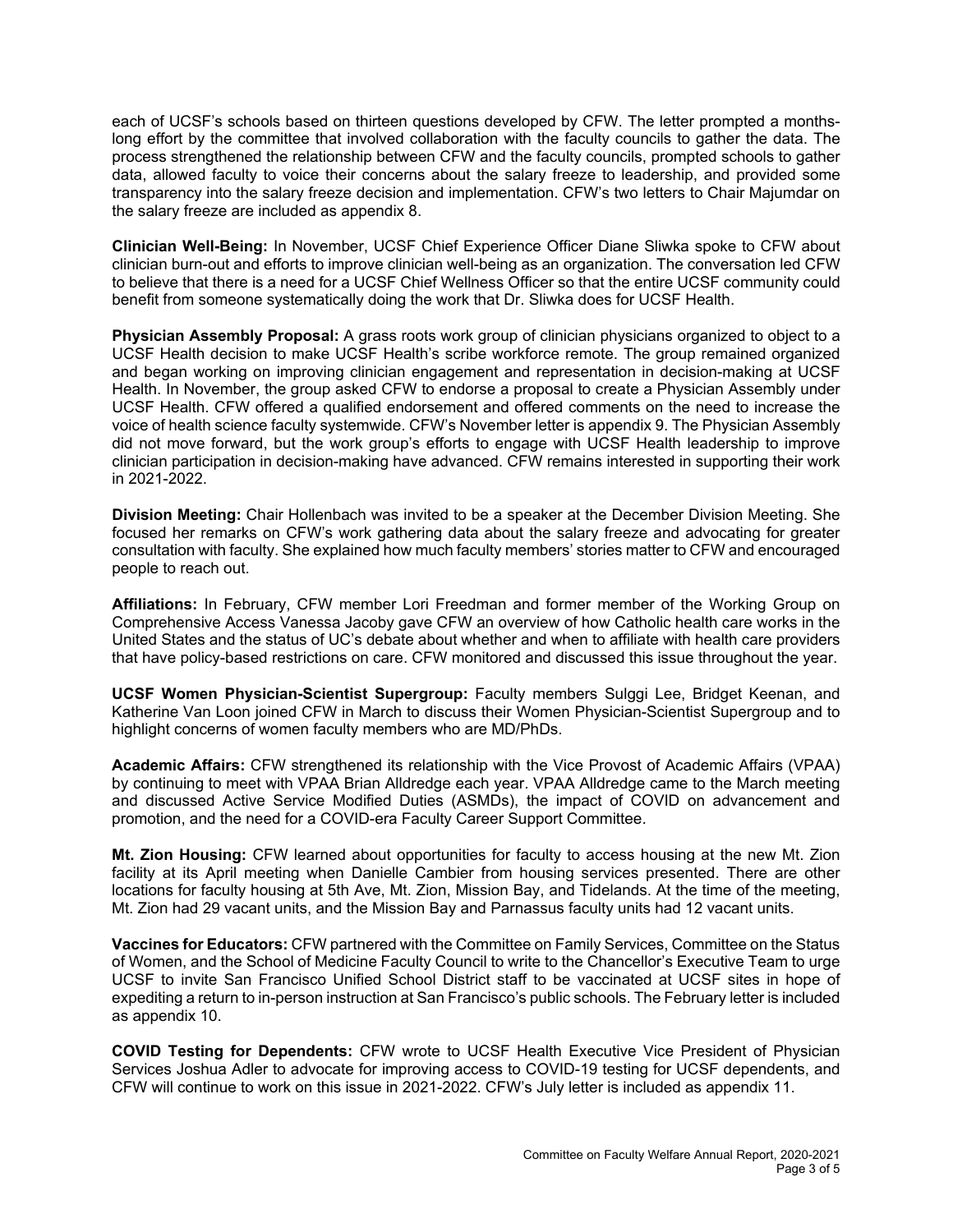**Hiring Challenges:** In anticipation of Human Resources (HR) leadership attending an Executive Council meeting, CFW wrote to Division Chair Majumdar to articulate concerns about the hiring process. The August letter that is included as [appendix](https://senate.ucsf.edu/sites/default/files/2021-11/12-2021-08-04-CFW-Letter-to-S-Majumdar-re-Hiring-Challenges.pdf) 12 explains how difficult it can be to bring on new hires and called particular attention to the challenge of preparing a job description that is acceptable to HR. CFW expects Executive Council will discuss these concerns in the fall of 2021 with HR.

**MOP and Landed:** CFW welcomed Wilson Hardcastle and Nick Alvarado to its June meeting to discuss programs that support faculty housing. The Mortgage Origination Program (MOP) is a fund that assists faculty in purchasing homes to support recruitment efforts. Landed provides homebuying support for all UCSF full-time employees by contributing to down payments and sharing in the profit (or loss) when the property is sold or when the partnership with Landed is ended.

CFW wrote a letter to Chair Majumdar advocating for MOP to gather demographic data about loan recipients after the loans have been issued [\(appendix](https://senate.ucsf.edu/sites/default/files/2021-11/13-2021-07-14-CFW-Ltr-to-S-Majumdar-re-MOP-Demographic-Data.pdf) 13). CFW was concerned that MOP may not benefit faculty equitably, and demographic data needs to be gathered to know. CFW also wrote a letter to Landed asking Landed to ask program users whether they are faculty members, their rank and series, and their school and department. Landed is a new partner for UCSF, and Landed was not familiar with the distinctions between faculty and staff or the types of faculty members. That letter is included a[s appendix](https://senate.ucsf.edu/sites/default/files/2021-11/14-2021-07-14-CFW-Letter-to-N-Alvarado-re-Landed-Faculty-Data.pdf) 14.

**IT Security:** CFW wrote to Division Chair Majumdar on in May to express concern about the Accellion UC data breach and to advocate for a UCSF town hall about the event that would allow faculty and staff to ask questions and learn about remedial measures. CFW's letter prompted Executive Council to have Associate Vice Chancellor and Chief Information Officer Joe Bengfort and Chair of the IT Governance Committee Kevin Souza speak at the June Executive Council meeting where the suggestion to have a town hall was raised. Then, UCSF hosted a well-attended community-wide town hall on the breach in July. CFW's letter is included as [appendix](https://senate.ucsf.edu/sites/default/files/2021-11/15-2021-05-21-CFW-Letter-to-S-Majumdar-re-IT-Security.pdf) 15.

**Proposal to Amend CFW's Bylaws:** CFW worked with the Committee on Committees and the Committee on Rules and Jurisdiction to amend Division Bylaw 160 that describes the membership and duties of CFW. CFW successfully advanced a proposal to allow the committee to have seven to ten members instead of seven members, and CFW looks forward to having a larger and more representative committee in 2022- 2023.

**Retirement, Benefits, and the Health Sciences Compensation Plan:** In March, CFW heard from Pamela Hayes from Human Resources to learn about Flexible Spending Accounts. In May, CFW welcomed Professor Emeritus Joel Dimsdale from UCSD to discuss how the Health Sciences Compensation Plan (HSCP) could be improved. In June, CFW coordinated with the Academic Planning and Budget Committee to host a joint meeting with invited guest Chair of the Task Force on Investment and Retirement David Brownstone from UC Irvine.

CFW then wrote a letter to Chair Majumdar and Vice Chair Steven Cheung recommending advocacy efforts related to benefits and retirement for the 2021-2022 academic year. CFW recommended advocating for short term disability benefits for health science faculty, creating a peer retirement counselor position, adding a health science representative to the systemwide Task Force on Investment and Retirement (TFIR), improving the Retirement Administration Service Center (RASC), engaging in outreach and relationship building, and improving education about retirement and benefits. CFW's letter is included as [appendix](https://senate.ucsf.edu/sites/default/files/2021-11/16-2021-06-09-CFW-Letter-to-S-Majumdar-re-HSCP.pdf) 16.

**COVID-era Faculty Career Support Committee:** CFW also advocated that UCSF establish a COVID-era Faculty Career Support Committee [\(appendix](https://senate.ucsf.edu/sites/default/files/2021-11/17-2021-04-14-CFW-Letter-to-S-Majumdar-re-UCFW-Recommendations-for-Campus-COVID-Committees.pdf) 17). This request followed a January letter from Academic Council Chair Mary Gauvain to UC President Michael Drake recommending that each campus create such a committee to "oversee implementation of equity measures to mitigate COVID-era impacts to faculty in a clear and transparent manner." The Division then partnered with leaders in the administration to form such a committee, and CFW looks forward to working in close partnership with the committee in the coming year.